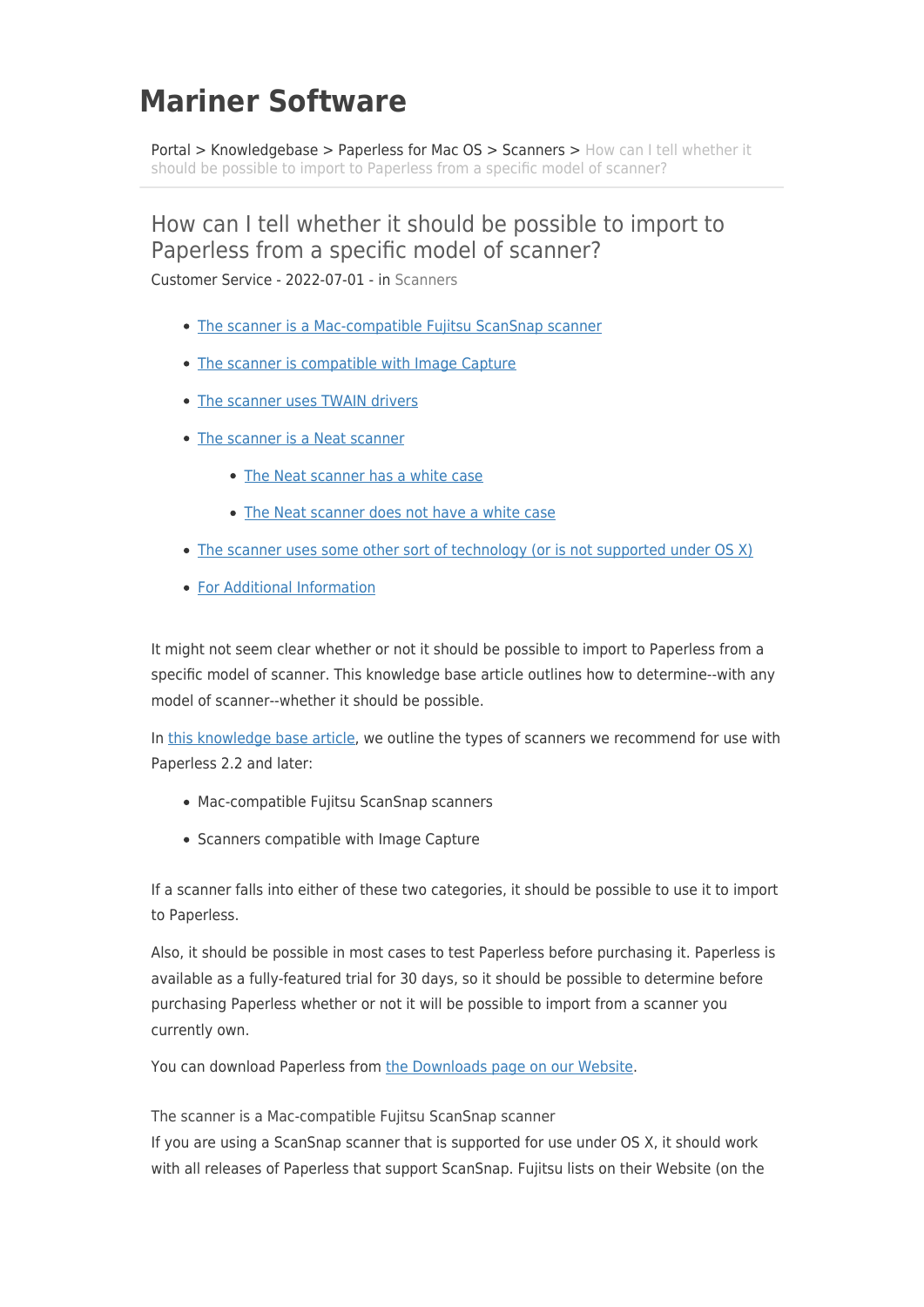product information page for each model) a specific of ScanSnap scanner is supported for use under OS X.

Support for ScanSnap scanners was implemented in Paperless 1.1 and is available in all releases of Paperless 2.

#### [Return to the top.](#page-0-1)

<span id="page-1-0"></span>The scanner is compatible with Image Capture

Image Capture is an application included with OS X. It is also a general technology (or framework) that is part of OS X and accessible to applications (like Preview or Paperless) that make calls to it. Image Capture has been available since the first release of OS X; it has made it possible to import to Macs from scanners for a long time.

If you are able to import successfully to Finder from Image Capture (the standalone application), it should also be possible to import to Paperless from your scanner using the Scan and Scan Multi functions in Paperless. By default, Image Capture is located in your Mac's Applications folder.

If you are not able to test whether or not a scanner can be used with Image Capture (for example, you have not yet purchased the scanner), please obtain support from the scanner's manufacturer.

#### [Return to the top.](#page-0-1)

## <span id="page-1-1"></span>The scanner uses TWAIN drivers

Support for importing via the TWAIN interface method (with the preference Use TWAIN Drivers) was removed from Paperless in version 2.2.0. [We explain this change in additional](http://marinersoftware.corphelp.com/kb_article.php?ref=4419-QYON-9166) [detail in this knowledge base article](http://marinersoftware.corphelp.com/kb_article.php?ref=4419-QYON-9166).

We are aware that, in most cases, Image Capture can import from a scanner using TWAIN drivers. Even if your scanner uses TWAIN drivers, then, it should be possible to use the scanner to import to Paperless if you are able to import to Finder from the scanner using Image Capture.

#### [Return to the top.](#page-0-1)

<span id="page-1-2"></span>The scanner is a Neat scanner

Depending on the model of scanner you are using, you might be able to use a scanner distributed with Neat software to import to Paperless.

NeatCo has distributed several different models of scanners with their software: in our testing we've found that newer models of scanners (which typically have a white plastic case) can usually be used to import to Paperless and that older models of scanners (which typically have a grey plastic case) cannot.

The easiest way to determine whether it should be possible to import to Paperless from your Neat scanner is to try importing to Finder from the scanner, using Image Capture.